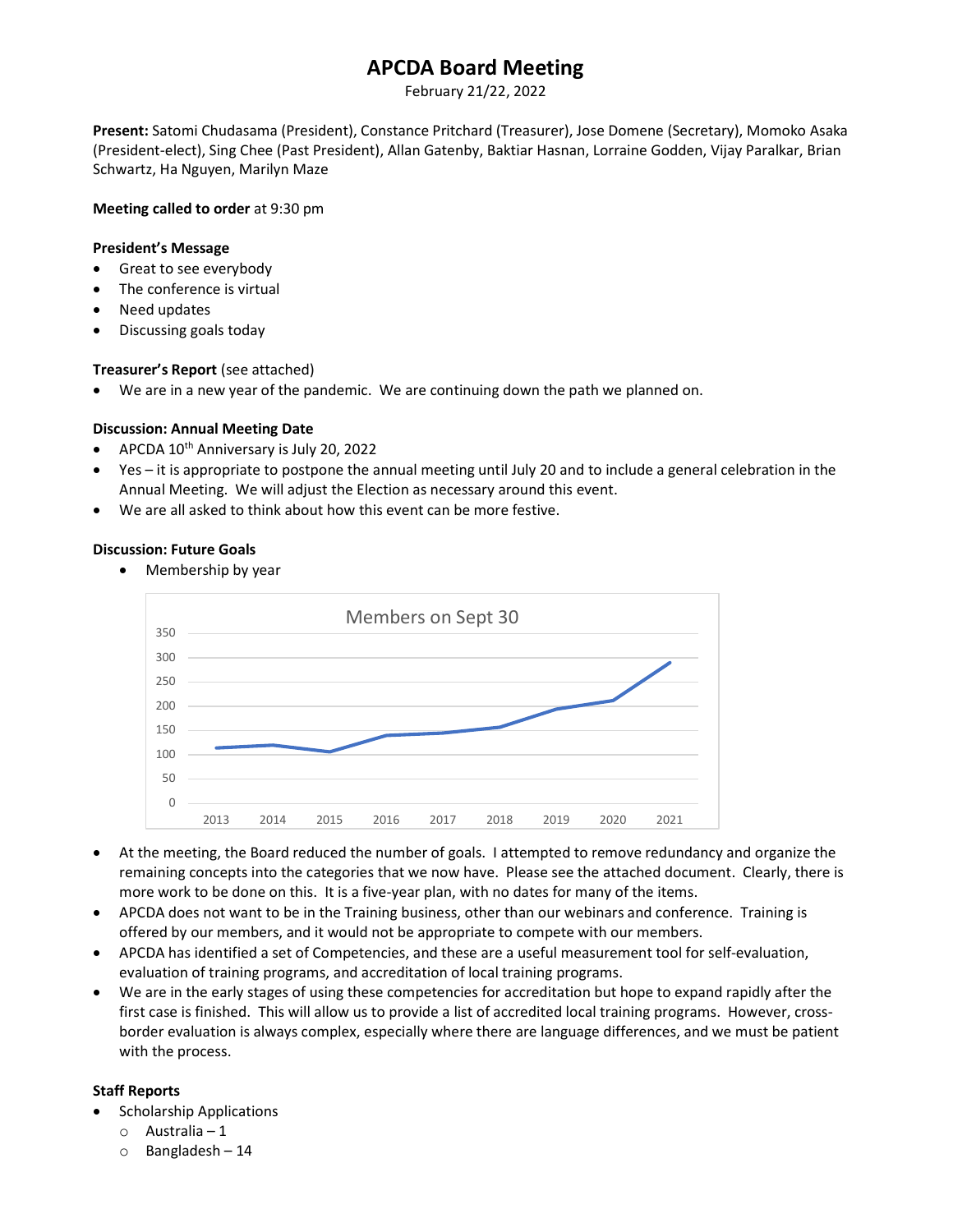- o Indonesia 1
- $\circ$  Nepal 1
- o Nigeria 1
- o Pakistan 17
- o Philippines 5
- o South Africa 3
- $\circ$  Uganda 1
- o United States 1
- o Vietnam 4

Thank you to all those who encourage applications for these scholarships. We will continue to accept applications because we have not yet reached our limits. Note that our funding for the Martha Russell Scholarships (Not High-income Countries) specifies that we should attempt to spend available funds each year and not allow funds to accumulate.

- Journal Editor Search
- Committee Relationships
- New Affiliate: NPOCA (National Program on Career Awareness)
- LOEP (Local Organization Educational Program) Accreditation working with PAC
- Tradewing Report



#### Webinars and Meetings:

- o Feb 21/22 Board Mtg 9PM EST
- o Feb 22/23 Starting Career Services Webinar 9PM EST
- o Mar 7/8 Holland Type Webinar 9PM EST
- o Mar 10/11 New Member Orientation 9PM EST
- o Mar 22/23 PilotCity Webinar 10PM EST
- o May 16 27 APCDA/IAEVG Conference

# 2022 APCDA/IAEVG Conference

- Theme: Embracing Lifelong Career Development
- Dates: 16-27 May, 2022
	- o First week
		- **55 Skill Builder and Practices presentations**
		- 35 Research Sessions
	- o Second week
		- 5 keynotes
		- 3 Panel Discussions
		- 2 Awards Ceremonies

#### 2023 Hybrid Conference

- Theme: New Look at Careers in a Rapidly Changing World
- Nazarbayev University, Nur-Sultan